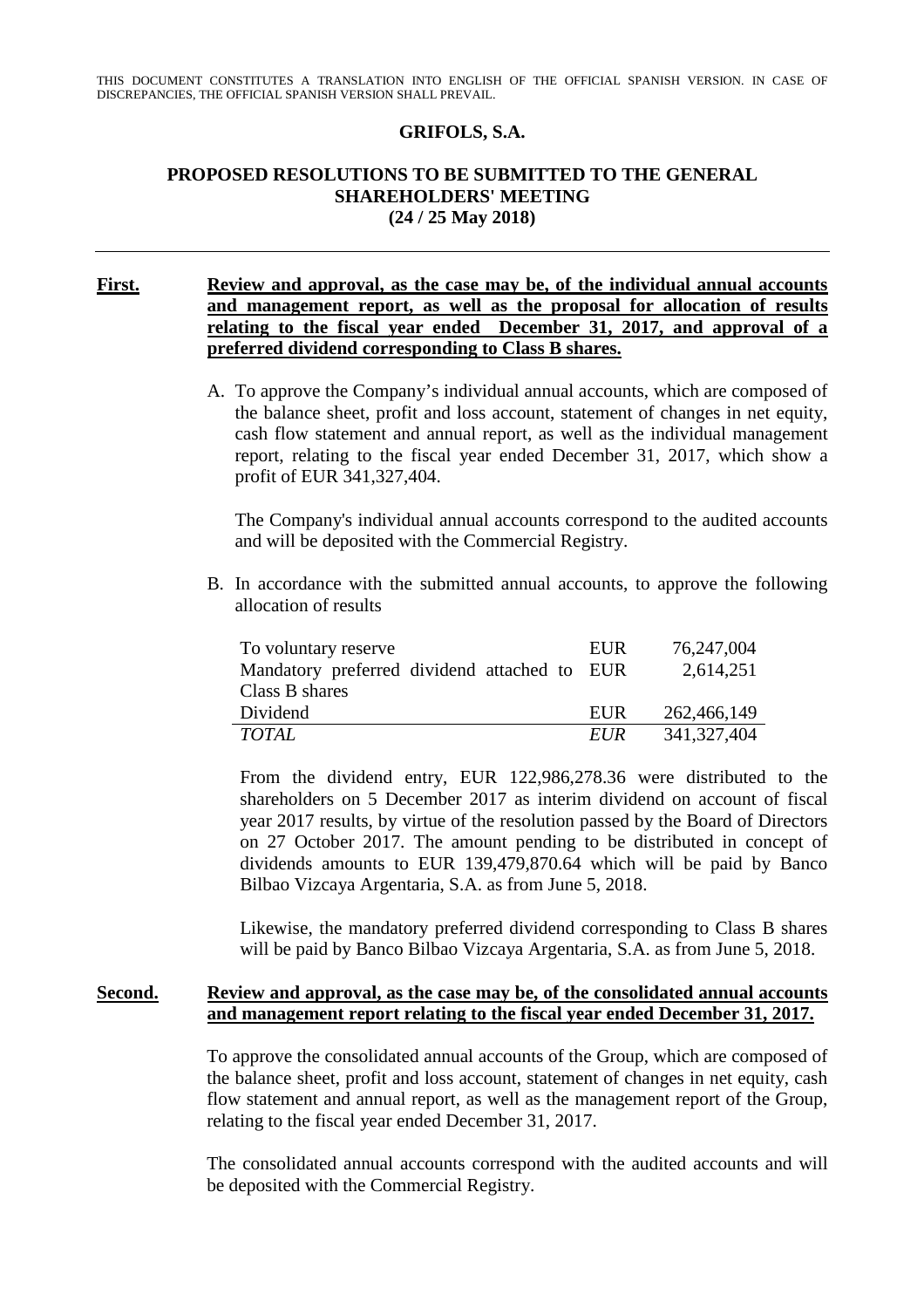### **Third. Review and approval, as the case may be, of the performance of the Board of Directors throughout the fiscal year ended 31 December 2017.**

To approve the management of the Board of Directors, at both Company and Group level, throughout the fiscal year ended December 31, 2017.

### **Fourth. Re-election of auditors of the individual annual accounts.**

As established under article 40 of Law 22/2015 of audit of accounts:

- A. To re-elect as auditor of the Company's individual annual accounts, the company KPMG Auditores, S.L., registered in the Official Registry of Auditors (*Registro Oficial de Auditores de Cuentas del Instituto de Contabilidad y Auditoría de Cuentas*) under number S0702, with registered office in Madrid, Paseo de la Castellana, nº 95, registered in the Commercial Registry of Madrid, under Volume 11,961, Sheet M-188,007 and provided with Tax Identification Card number B-78510153, for the term of one year starting January 1, 2018. Such appointment will therefore comprise the audit of the annual accounts for the fiscal year to be ended December 31, 2018.
- B. To re-elect, as joint auditor of the Company's individual annual accounts, the company Grant Thornton S.L.P., registered in the Official Registry of Auditors (*Registro Oficial de Auditores de Cuentas del Instituto de Contabilidad y Auditoría de Cuentas*) under number S0231, with registered office in Avenida Diagonal, 615, 10º, 08028 Barcelona (Spain), registered in the Commercial Registry of Barcelona, under Volume 42976, Sheet B-12635 and provided with Tax Identification Card number B08914830, for the term of one year starting January 1, 2018. Such appointment will therefore comprise the audit of the annual accounts for the fiscal year to be ended December 31, 2018.

### **Fifth. Re-election of auditors of the consolidated annual accounts.**

To re-elect, as auditors of the Company's consolidated annual accounts, the company KPMG Auditores, S.L., registered in the Official Registry of Auditors (*Registro Oficial de Auditores de Cuentas del Instituto de Contabilidad y Auditoría de Cuentas*) under number S0702, with registered office in Madrid, Paseo de la Castellana, nº 95, registered in the Commercial Registry of Madrid, under Volume 11,961, Sheet M-188,007 and provided with Tax Identification Card number B-78510153, for the term of one year starting January 1, 2018. Such appointment will therefore comprise the audit of the annual accounts for the fiscal year to be ended December 31, 2018.

# **Sixth. Resignation, dismissal, re-election and/or appointment, as the case may be, of Directors. Modification, if applicable, of the number of members of the Board of Directors.**

**6.1.- Re-election of Ms. Belén Villalonga Morenés as a member of the Board of Directors.**